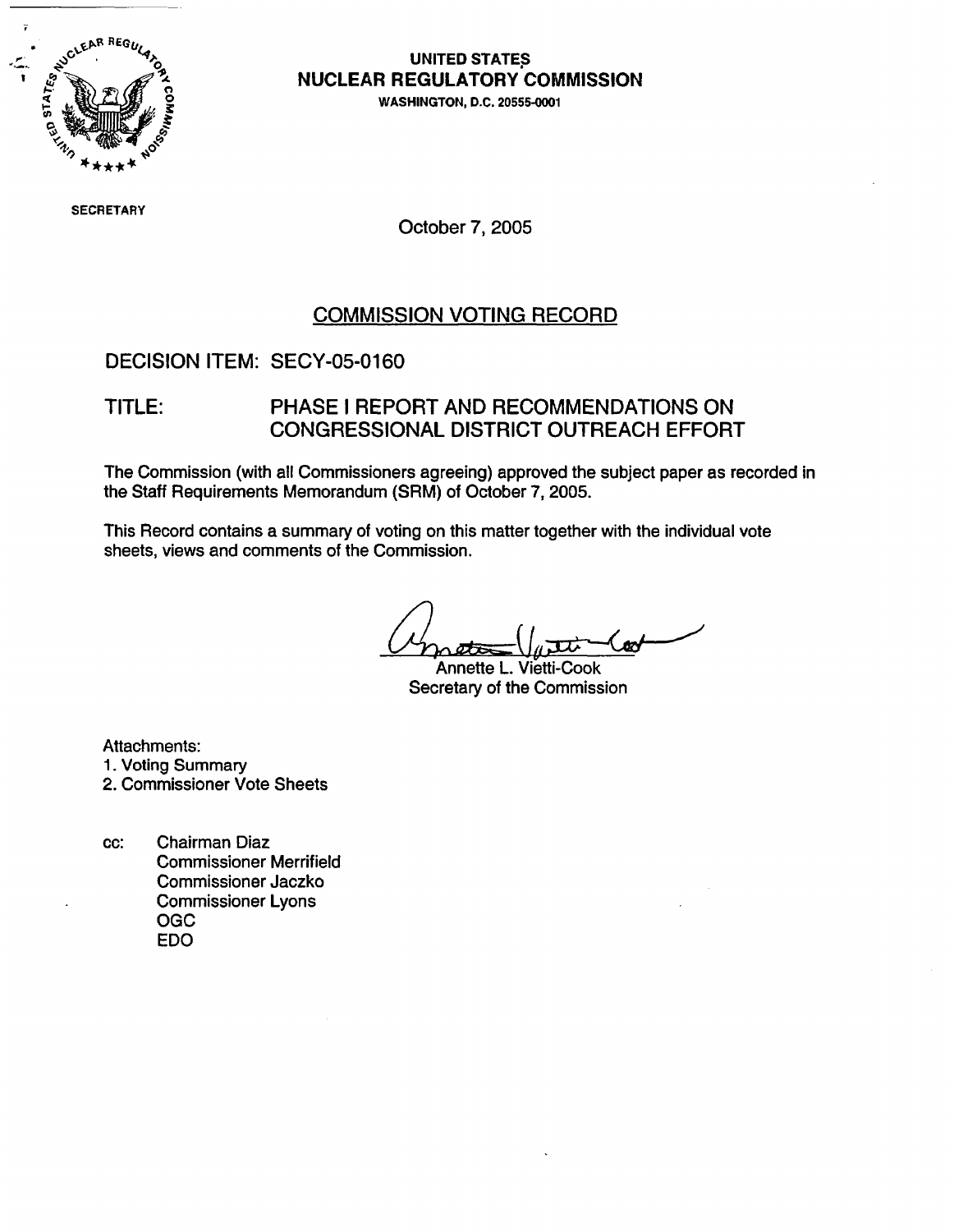#### VOTING SUMMARY - SECY-05-0160

 $\ddot{ }$ 

 $\widetilde{\gamma}$ 

#### RECORDED VOTES

|                         | APRVD DISAPRVD ABSTAIN PARTICIP COMMENTS | NOT          | <b>DATE</b> |
|-------------------------|------------------------------------------|--------------|-------------|
| CHRM. DIAZ              | $\boldsymbol{\mathsf{X}}$                | $\mathsf{X}$ | 9/15/05     |
| <b>COMR. MERRIFIELD</b> | $\mathsf{X}$                             | X.           | 9/21/05     |
| COMR. JACZKO            | $\mathsf{X}$                             | X.           | 9/28/05     |
| <b>COMR. LYONS</b>      | Χ                                        |              | 9/16/05     |

## COMMENT RESOLUTION

In their vote sheets, all Commissioners approved the staff's recommendation and some provided additional comments. Subsequently, the comments of the Commission were incorporated into the guidance to staff as reflected in the SRM issued on October 7, 2005.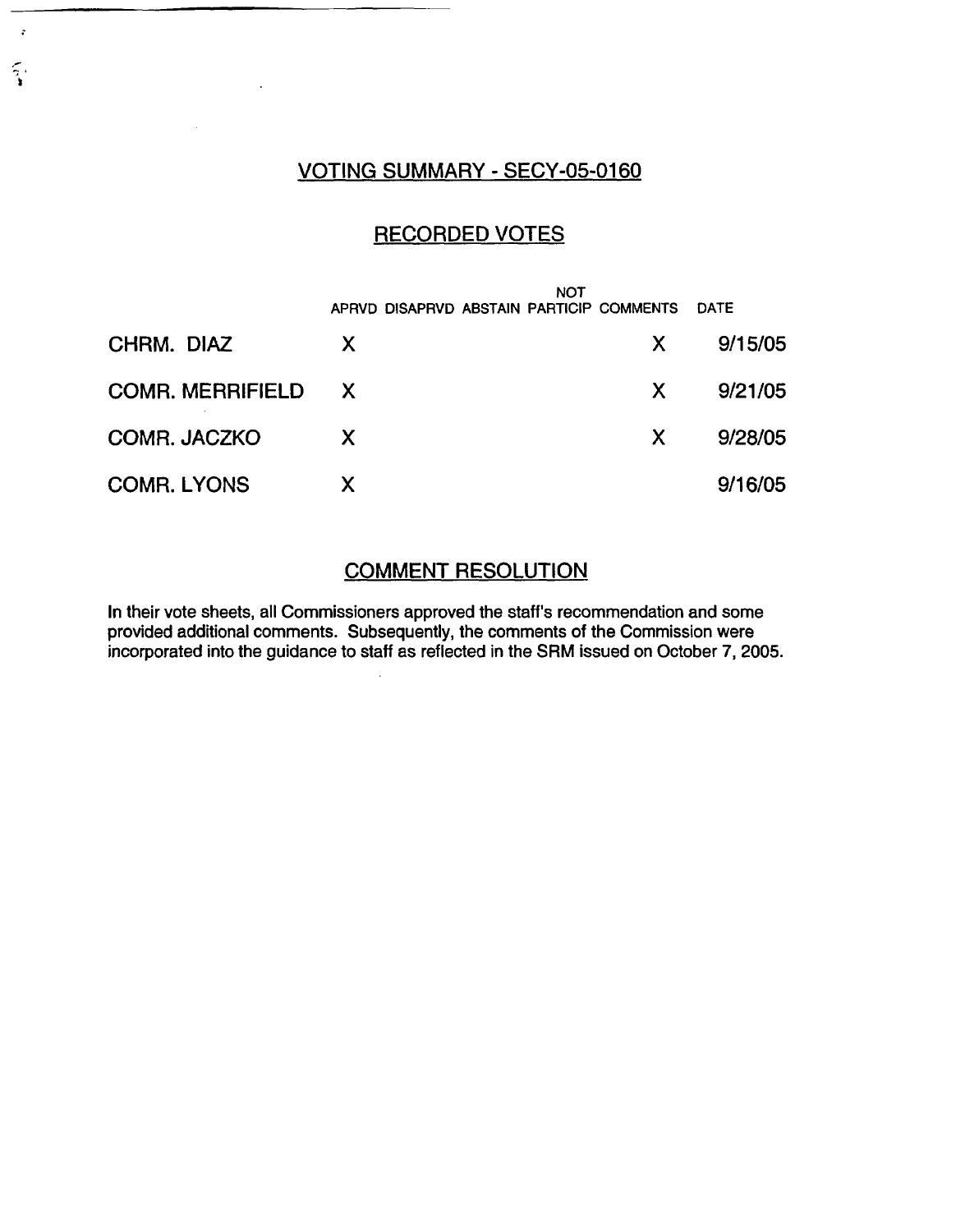## NOTATION VOTE

# RESPONSE SHEET

- TO: Annette Vietti-Cook, Secretary
- FROM: CHAIRMAN DIAZ

 $\ddot{\cdot}$ 

 $\tilde{\mathbf{I}}$ 

SUBJECT: SECY-05-0160 - PHASE I REPORT AND RECOMMENDATIONS ON CONGRESSIONAL DISTRICT OUTREACH EFFORT

w/comments Approved xx (, ) Disapproved \_\_\_\_\_ Abstain Not Participating \_\_\_\_\_ COMMENTS: See attached coments.

C)

|                                    | <b>SIGN/</b> |  |
|------------------------------------|--------------|--|
|                                    | <b>DATE</b>  |  |
| Entered on "STARS" Yes <u>√</u> No |              |  |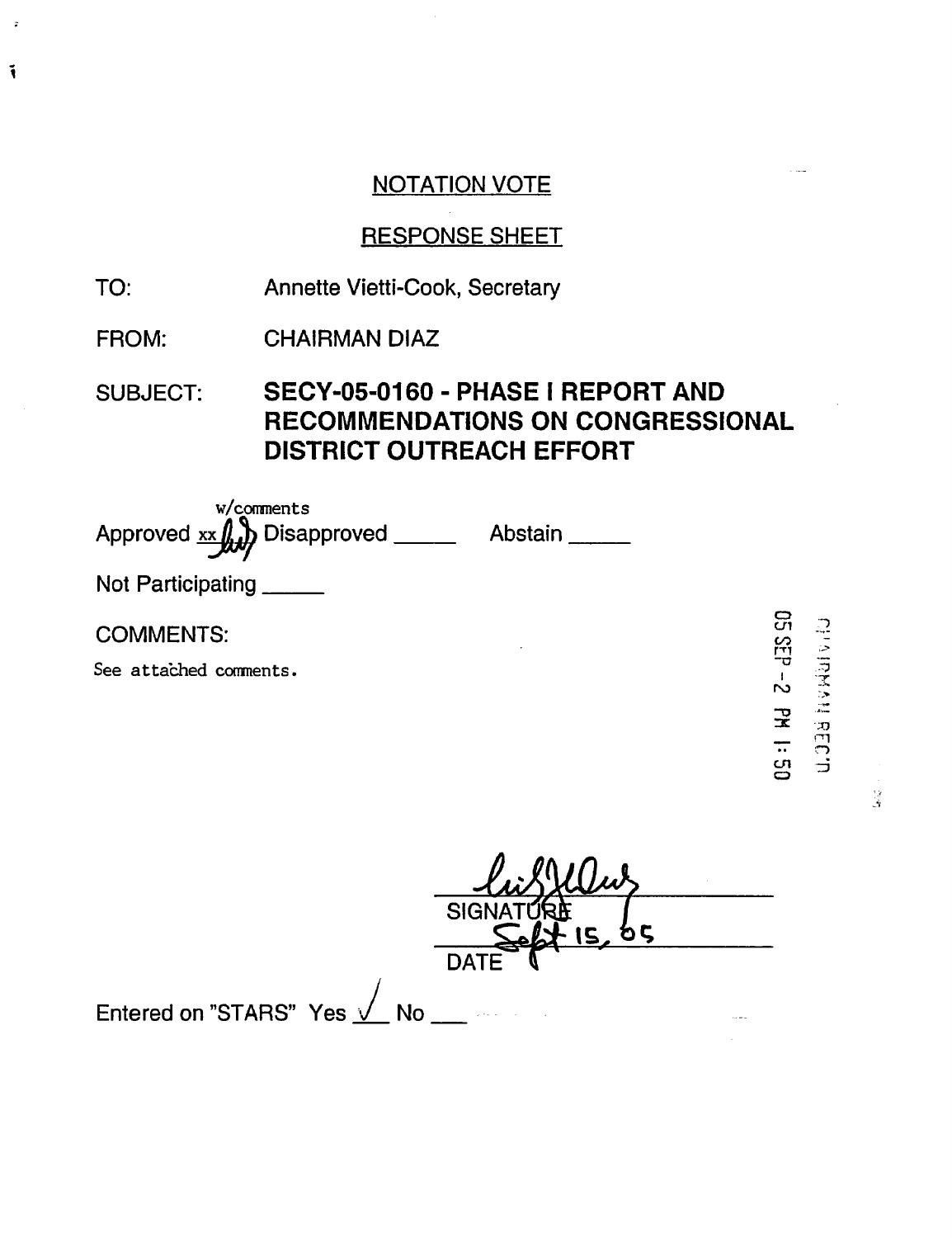#### Chairman Diaz's Comments on SECY-05-0160

I approve the staff's plan to continue with the Congressional District Outreach program in a limited manner in FY2006 and 2007, and to distribute the report on Initiatives for Enhancing In-House Communications and Connectivity. Phase I of the program has been successful and continued implementation of the limited program in the short term will provide NRC with a broader perspective of the benefits of this Outreach program. In the long term, if continued benefits can be demonstrated, the staff should implement a more extensive program. To ensure an effective program, the staff should develop a program plan that addresses issues including measures to assess the effectiveness of the program, how Congressional District offices will be selected for outreach purposes, the appropriate frequency of such meetings, whether to include major licensed facilities other than commercial nuclear power plants, which office should oversee the program, and what guidance if any needs to be developed.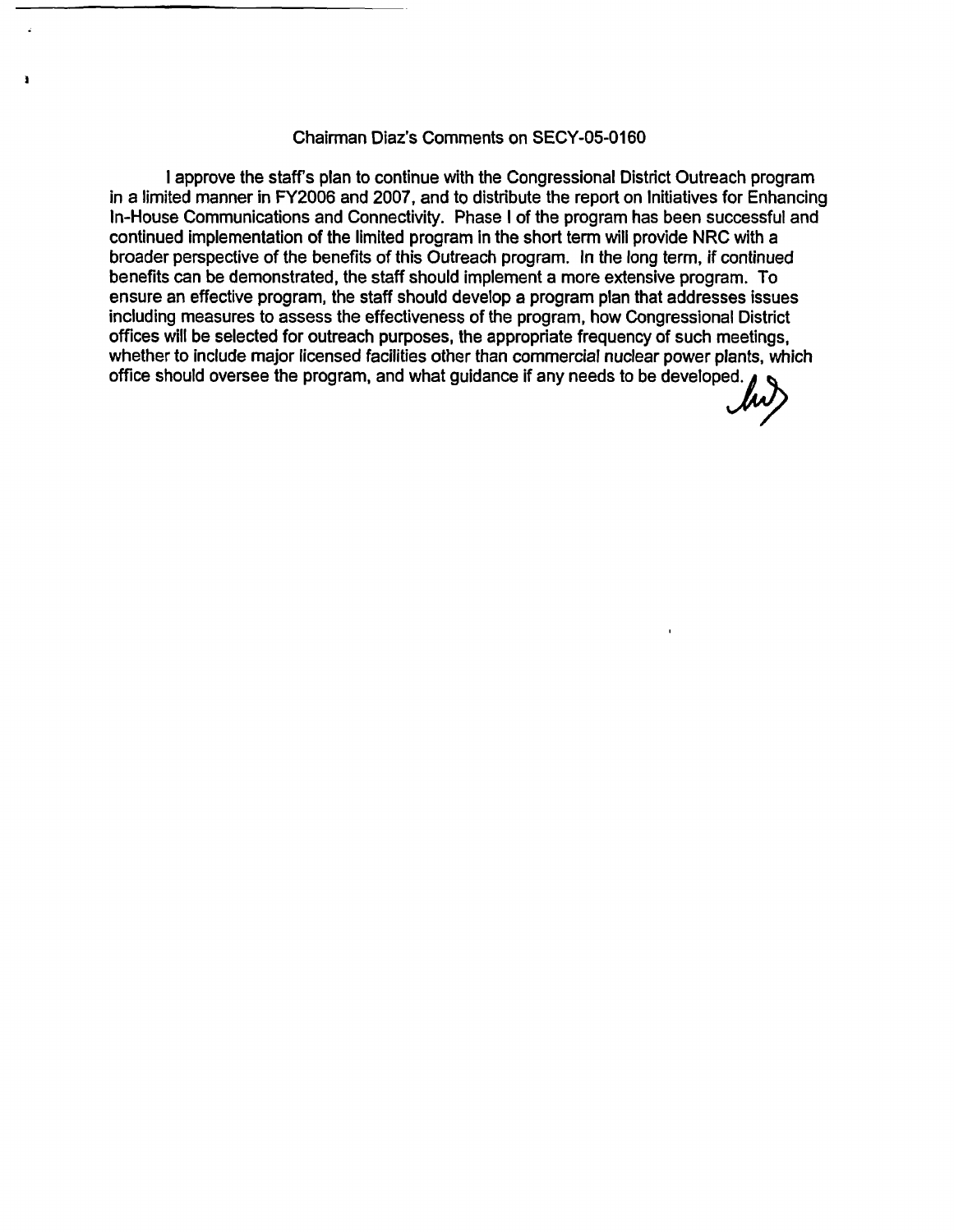## NOTATION VOTE

#### RESPONSE SHEET

- TO: Annette Vietti-Cook, Secretary
- FROM: COMMISSIONER MERRIFIELD

SUBJECT: SECY-05-0160 - PHASE I REPORT AND RECOMMENDATIONS ON CONGRESSIONAL DISTRICT OUTREACH EFFORT

Approved // Disapproved **Abstain** 

Not Participating

COMMENTS:

 $\ddot{\mathbf{I}}$ 

See attached comments.

|                           | <b>DATE</b> |
|---------------------------|-------------|
| Entered on "STARS" Yes Mo |             |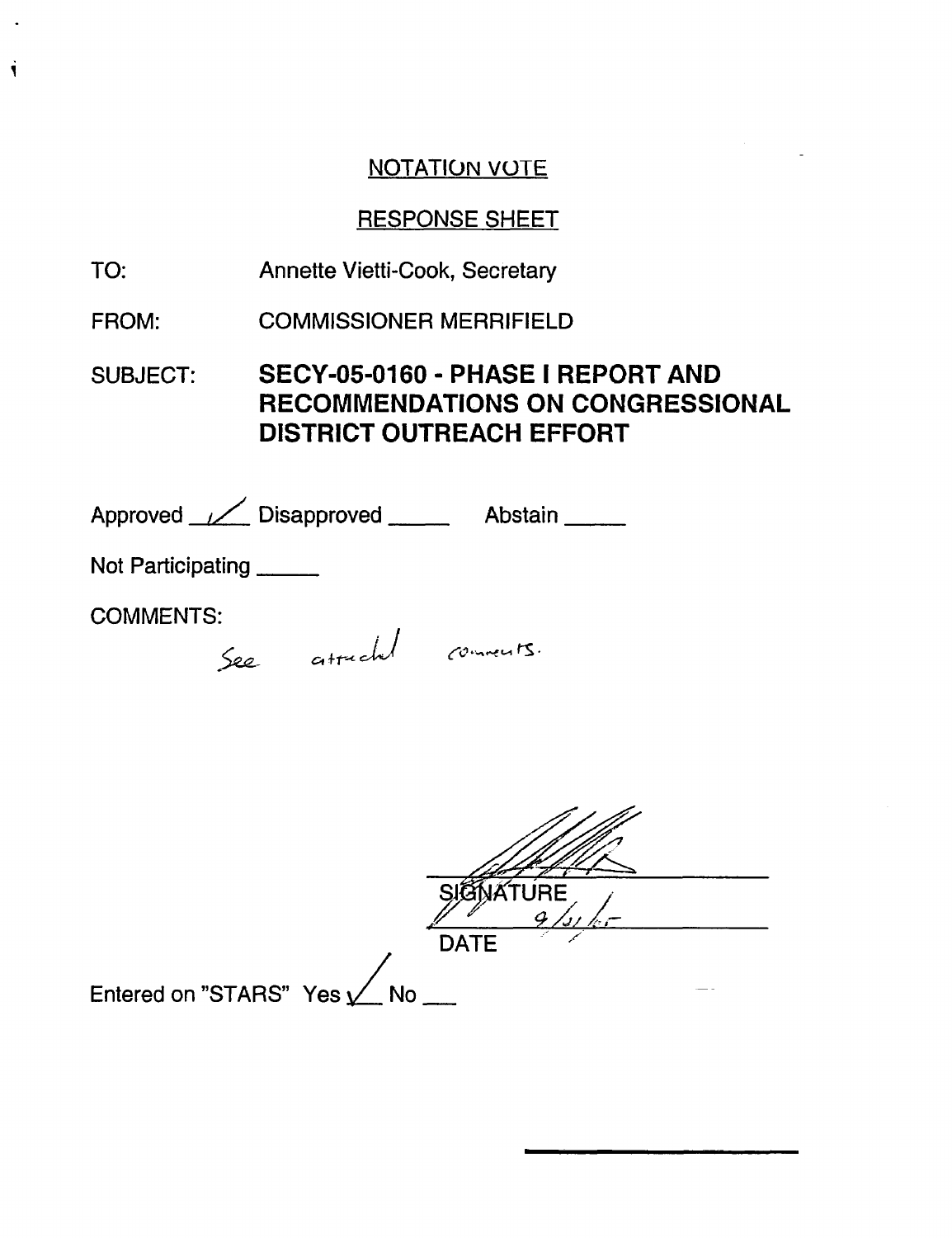#### Commissioner Merrifield's comments on SECY-05-0160:

I approve the staff's recommendation to continue with the limited Congressional District Outreach program in FY 2006 and 2007 and to distribute to Regional Administrators and Office Directors the Congressional District Outreach Work Group Initiatives for Enhancing In-House Communications and Connectivity. I agree with the Chairman's suggestion that the staff should develop a program plan to ensure not only an effective program, but also an efficient one which takes into consideration and coordinates with existing staff outreach activities. In developing the criteria on how Congressional District offices are to be selected for outreach purposes, I would suggest that the staff consider Congressional Districts with facilities of significant public interest, and in the future, in Congressional Districts where new plant licensing and construction is being considered.

 $\frac{1}{\sqrt{2}}$ 

 $\mathbf{I}$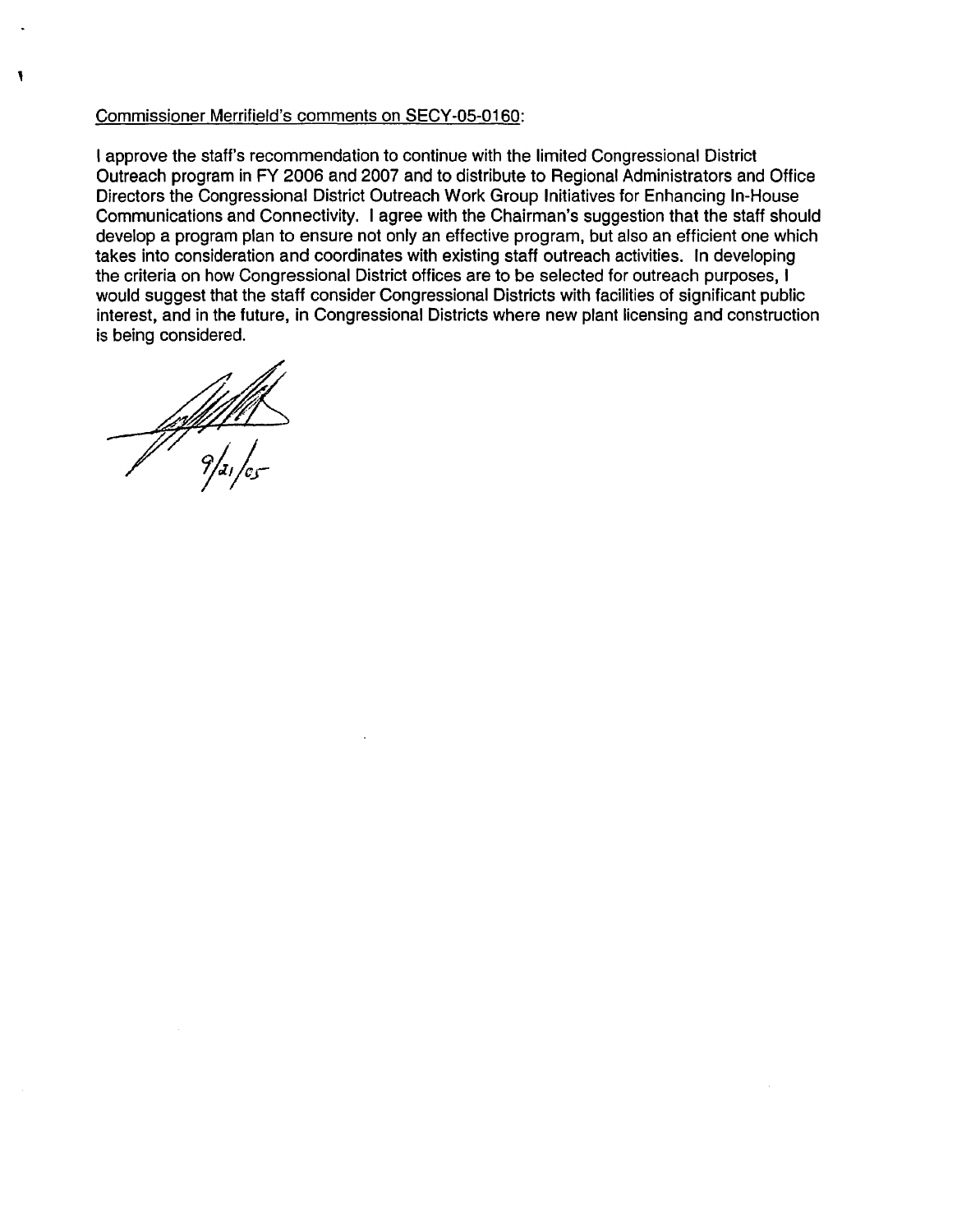## NOTATION VOTE

# RESPONSE SHEET

- TO: Annette Vietti-Cook, Secretary
- FROM: COMMISSIONER JACZKO

# SUBJECT: SECY-05-0160 - PHASE I REPORT AND RECOMMENDATIONS ON CONGRESSIONAL DISTRICT OUTREACH EFFORT

Approved X Disapproved Abstain

Not Participating \_\_\_\_\_\_

À

COMMENTS: See attached comnents.

SIGNATU / 1S/ **/f** DATE

Entered on "STARS" Yes X No \_\_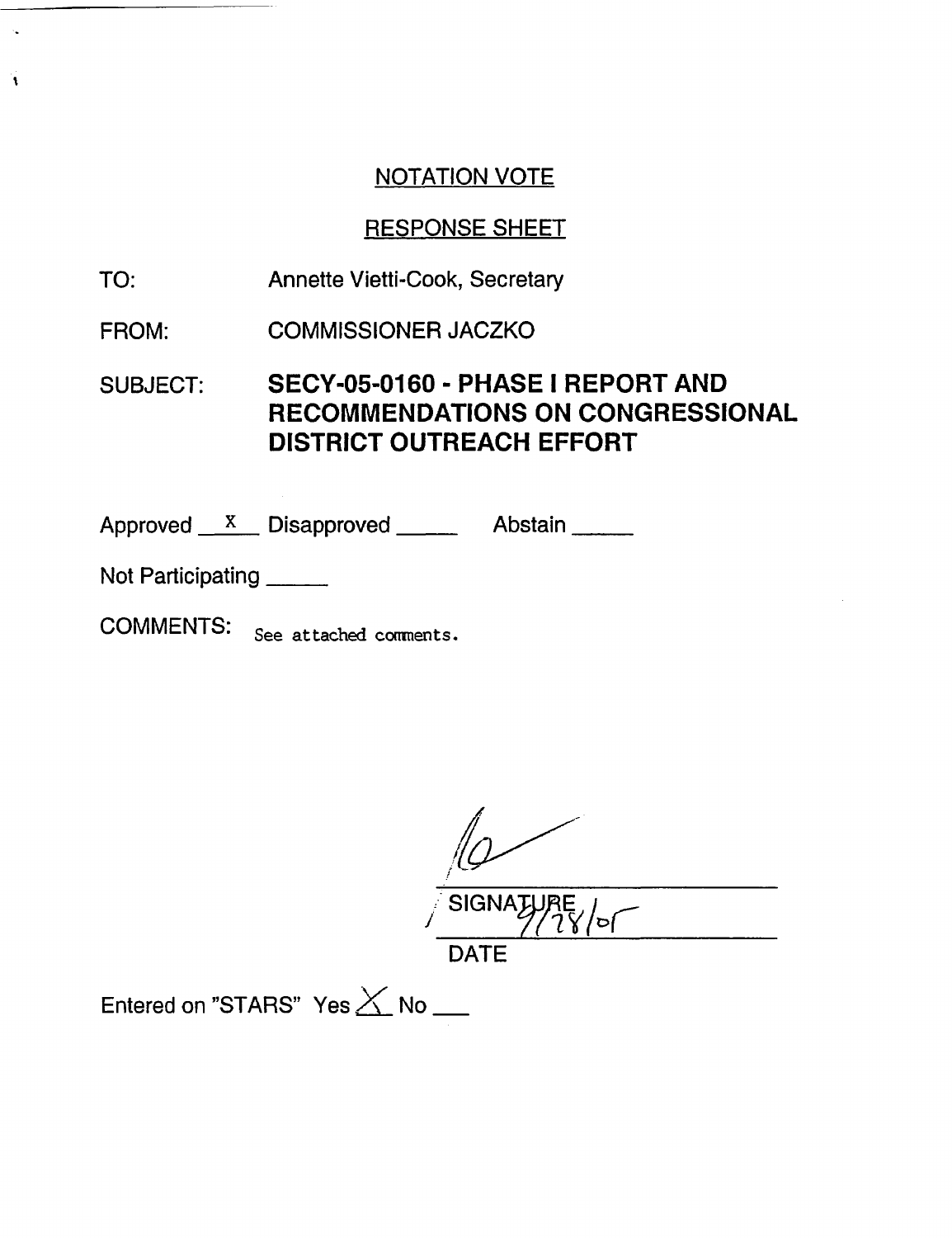#### **Commissioner Jaczko's Vote on SECY-05-0160 Phase I Report and Recommendations on Congressional District Outreach Effort**

۹

I approve the staff's recommendation to continue with the limited Congressional Outreach program in FY 2006 and 2007, and to distribute the report on Initiatives for Enhancing In-House Communications and Connectivity. In continuing this outreach, staff should focus upon the nature of the work performed by the Congressional District offices so that the information provided is useful in their interactions with constituents. The staff should also ensure that information provided to the District offices is publicly available information that the offices can easily pass along to their constituents.

Additionally, upon conclusion of the voting process surrounding this paper, the paper and associated voting record should be publicly released.

 $9/\gamma$ 

Gregory B. Jaczko Date